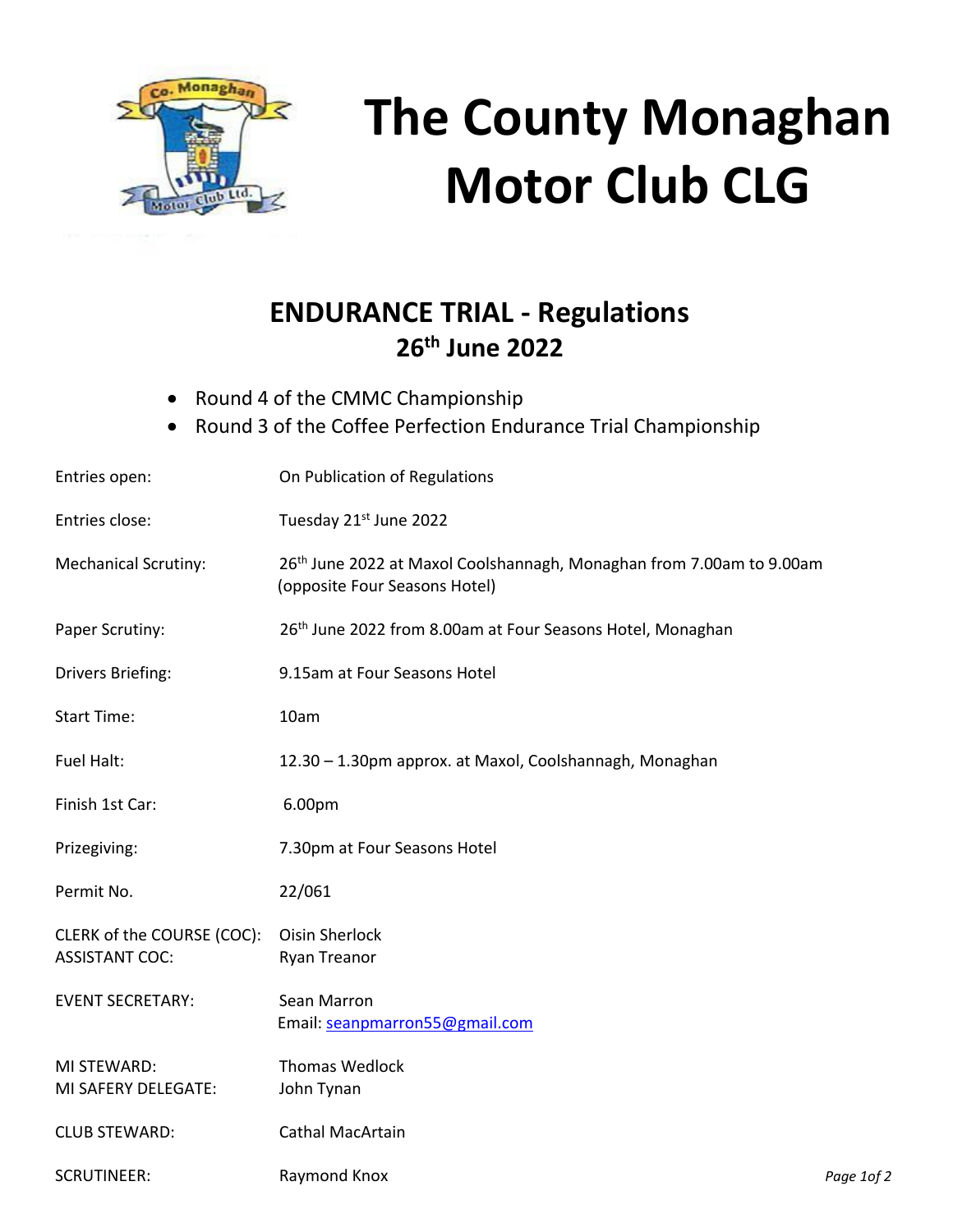# **ENDURANCE TRIAL - Regulations 26th June 2022**

The event is organised and promoted by The CMMC CLG., hereinafter called the promoters. It will be held under the International Sporting Code of the FIA, the General Competition Rules of Motorsport Ireland (MI), Appendix 35 MI Yearbook, these supplementary regulations and any final instructions issued before the start of the event.

The entry fee is €250 which includes IRDS/BRDS insurance premium at the standard rate and other charges.

## **Entries:**

**1. All entries must be FULLY PAID and submitted on-line before Tuesday 21st June** 

# **Telephone entries will not be accepted**

2. Entry forms must be fully completed, and submitted with an on-line payment made payable to The County Monaghan Motor Club CLG using the details below:

\*Important: Please include your name in the bank transfer. Otherwise, contact the club for alternative payment options.

- IBAN: IE52AIBK9324 7768 3420 60
- BIC: AIBKIE2D
- Account Number: 68342-060
- Sort Code: 93-24-77
- 3. Late entries will run at the back of the flied no exceptions
- 4. Entries are limited to 70 starters.
- 5. ONLINE ENTRY: CMMC will use the SPORTITY App as the official notice board. The link to the entry form will be available in the app. Competitors/users need to download the Sportity app from AppStore or GooglePlay and insert the notice board channel's password MONENDURANCE22

# **CLASSES**

The entry will be divided into seven classes, as follows:

- A1 Cars built to Endurance specification up to 1000cc
- A2 Cars built to Endurance specification from 1001 to 1400cc
- B Navigation Trial cars up to 1400cc as defined in Appendix 33 but excluding 4WD
- C Navigation Trial cars from 1401 to 2000cc as defined in Appendix 33 but excluding 4WD
- D Front Wheel Drive Retro type cars (retro cars as defined in appendix 33)
- E Rear Wheel Drive Retro type cars (retro cars as defined in appendix 33)
- F All Sports Cars\*

# **AWARDS:**

1st, 2nd & 3rd Overall (2 Trophies) 1st, 2nd & 3rd Class (2 Trophies) Class A2 will be sub-divided into Master, Expert, Semi-Expert, Novice, Beginner. The Overall winners will be decided from Class A1/A2 only